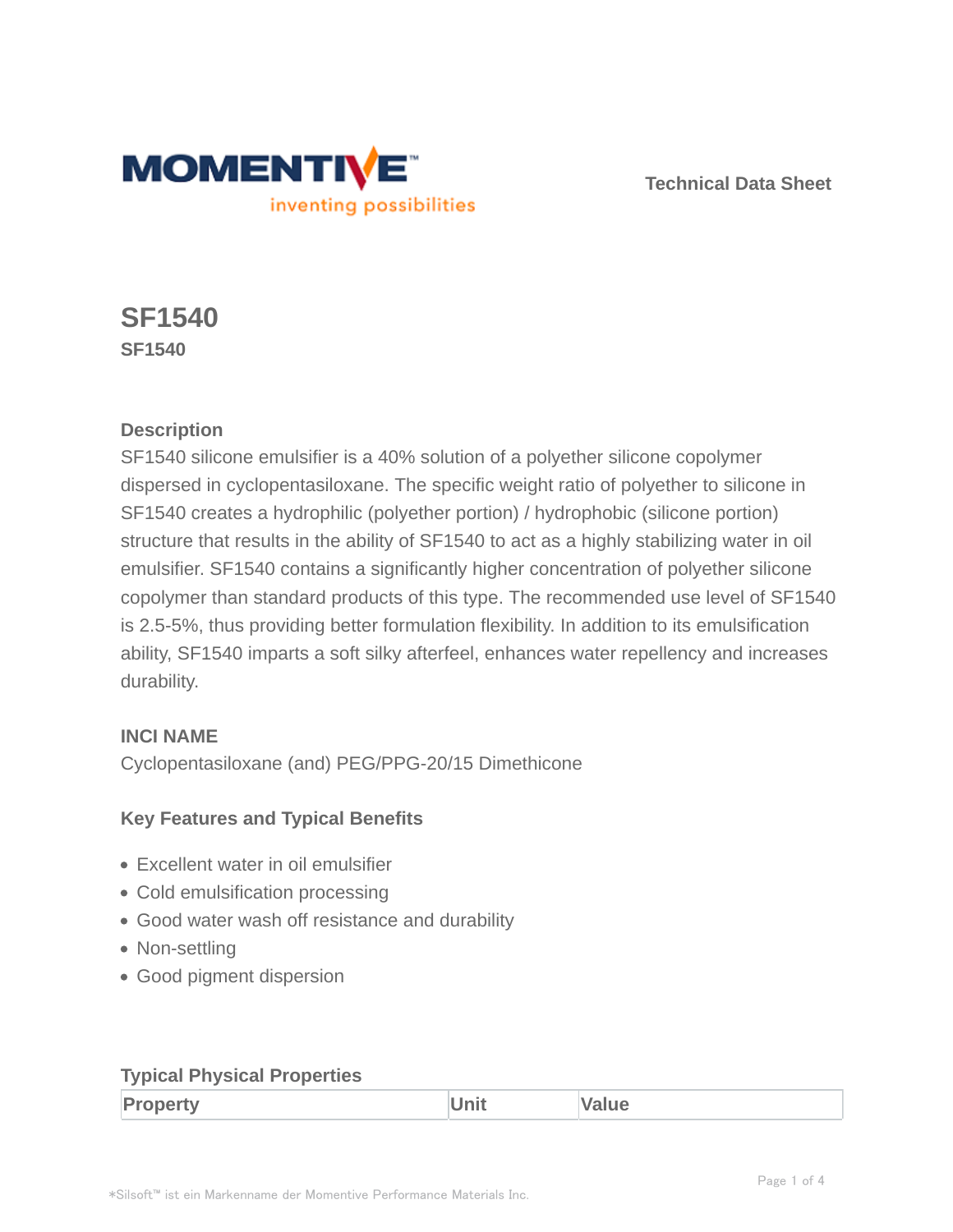| Appearance               |                        | Opaque liquid |
|--------------------------|------------------------|---------------|
| <b>Solid Content</b>     | $\frac{0}{0}$          | 40            |
| <b>Viscosity at 25°C</b> | $\text{mm}^2/\text{s}$ | 10000 - 50000 |
| <b>Flash point</b>       | $^{\circ}$ C           | 77            |
| <b>Freezing point</b>    | $^{\circ}$ C           | $< -40$       |

## **Potential Applications**

- Antiperspirants
- Cream and lotions
- Sunscreens
- Color products: foundations, lipsticks
- Pigmented dispersions
- Shampoos
- Conditioners
- Hair styling products

#### **Containers**

SF 1540 is available in 18kg pails and 181kg drums.

## **Patent Status**

Nothing contained herein shall be construed to imply the nonexistence of any relevant patents or to constitute the permission, inducement or recommendation to practice any invention covered by any patent, without authority from the owner of the patent.

## **Product Safety, Handling and Storage**

The warranty period is 12 months from date of shipment from Momentive performance materials if stored in the original unopened container at 25°C. Customers should review the latest Safety Data Sheet (SDS) and label for product safety information, safe handling instructions, personal protective equipment if necessary, emergency service contact information, and any special storage conditions required for safety. Momentive Performance Materials (MPM) maintains an aroundthe-clock emergency service for its products. SDS are available at www.momentive.com or, upon request, from any MPM representative. For product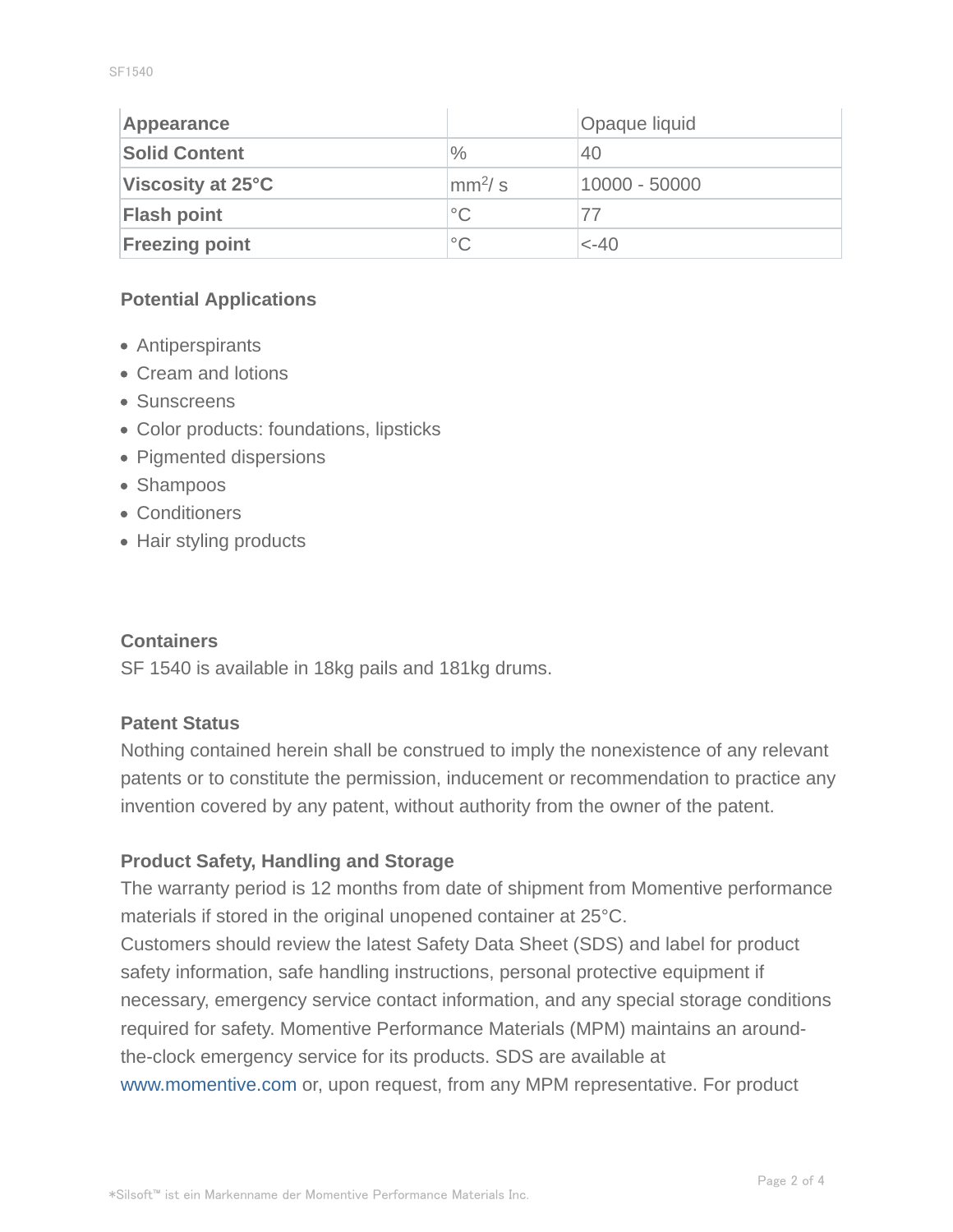storage and handling procedures to maintain the product quality within our stated specifications, please review Certificates of Analysis, which are available in the Order Center. Use of other materials in conjunction with MPM products (for example, primers) may require additional precautions. Please review and follow the safety information provided by the manufacturer of such other materials.

#### **Limitations**

Customers must evaluate Momentive Performance Materials products and make their own determination as to fitness of use in their particular applications.

## **Contact Information**

Email commercial.services@momentive.com

#### **Telephone**

| <b>Americas</b>      | <b>Latin America</b> | <b>EMEAI- Europe, Middle</b><br>East, Africa & India | <b>ASIA PACIFIC</b> |
|----------------------|----------------------|------------------------------------------------------|---------------------|
| +1 800 295 2392      | <b>Brazil</b>        | <b>Europe</b>                                        | <b>China</b>        |
| Toll free*           | +55 11 4534 9650     | +390510924300                                        | 800 820 0202        |
| +704 805 6946        | <b>Direct Number</b> | Direct number                                        | Toll free           |
| <b>Direct Number</b> |                      |                                                      | +86 21 3860 4892    |
|                      |                      |                                                      | Direct number       |
| *All American        | <b>Mexico</b>        | India, Middle East &                                 | Japan               |
| countries            | +52 55 2169 7670     | <b>Africa</b>                                        | +81 3 5544 3111     |
|                      | <b>Direct Number</b> | + 91 44 71212207                                     | Direct number       |
|                      |                      | Direct number*                                       |                     |
|                      |                      | *All Middle Eastern                                  | <b>Korea</b>        |
|                      |                      | countries, Africa, India,                            | +82 2 6201 4600     |

For literature and technical assistance, visit our website at: www.momentive.com

#### **DISCLAIMER:**

## **THE MATERIALS, PRODUCTS AND SERVICES OF MOMENTIVE PERFORMANCE**